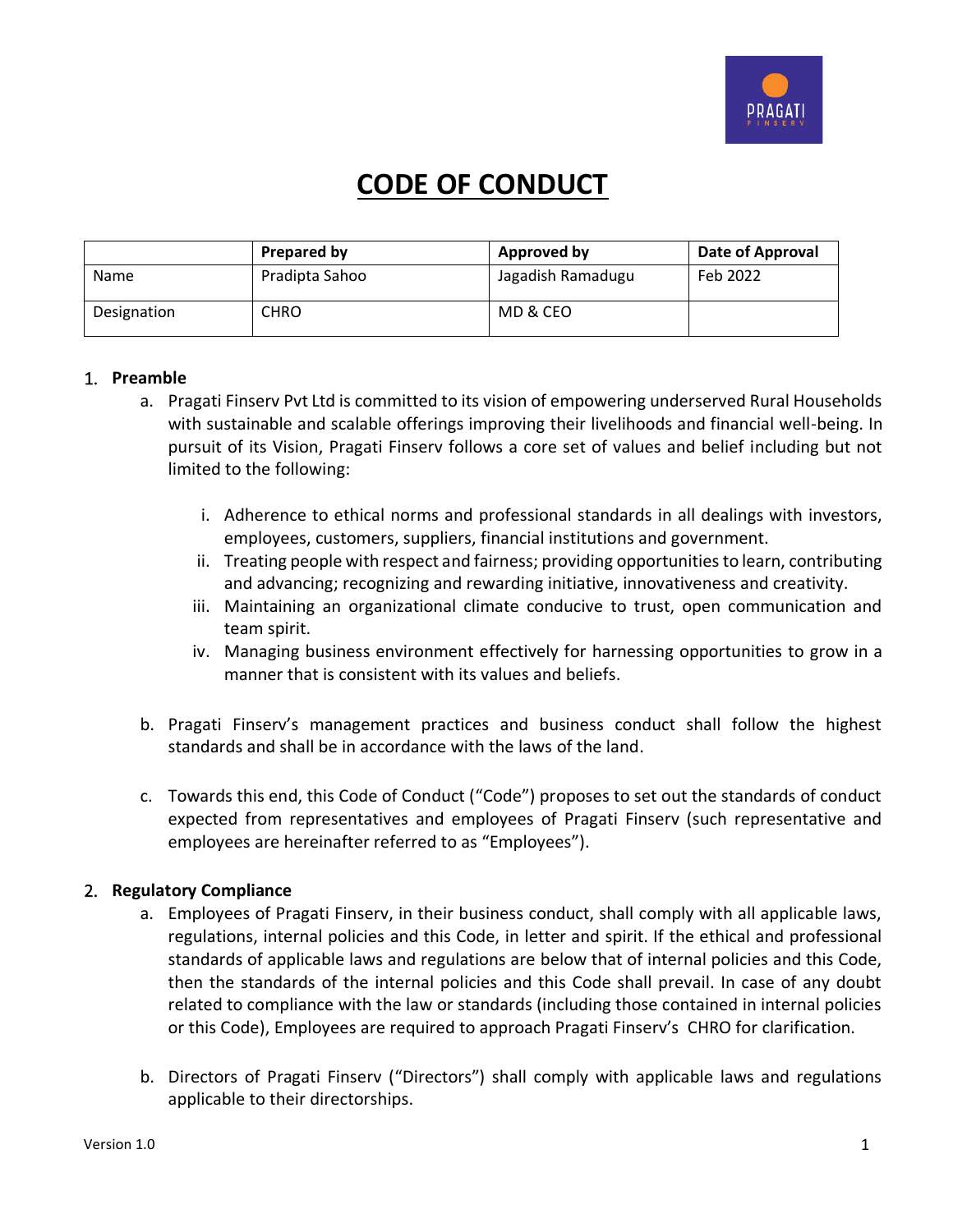

## 3. **Equal Opportunities Employer**

- a. Employees shall discharge their responsibilities without regard to the race, caste, religion, colour, ancestry, marital status, gender, sexual orientation, age, nationality, ethnic origin or disability of the people they work with or meet in the course of their employment.
- b. Employees shall promote diversity and equality in the workplace, as well as compliance with all local labour laws, while encouraging the adoption of international best practices.
- c. Employees shall treat everyone, including their colleagues, with dignity and in accordance with the policy of maintaining a work environment free of all forms of harassment, whether physical, verbal or psychological. Employee policies and practices shall be administered in a manner consistent with applicable laws, the provisions of this Code, respect for the right to privacy and the right to be heard. Professional merit, including compliance with this Code and all other policies, shall guide all decision-making, including in all performance management.

### 4. **Safety and Work Environment**

- a. Pragati Finserv shall provide a healthy and safe work environment for its Employees. Pragati Finserv shall not discriminate against any employee infected with HIV / AIDS or any other diseases or infection as long as it does not pose a threat to co-workers, with regard to promotions, training, and other privileges, and no employee shall discriminate a colleague on such basis.
	- i. Any act by a third party (i.e. other than an Employee), which would have been a violation of this Code had it been committed by an Employee, must immediately be brought to the notice of the MD&CEO.
- b. Failure to comply with the Prevention of Sexual Harassment Policy of Pragati Finserv shall be deemed to be a violation of this Code.
- c. Employees shall prevent the wasteful use of resources and shall strive for economic, social and environmental sustainability.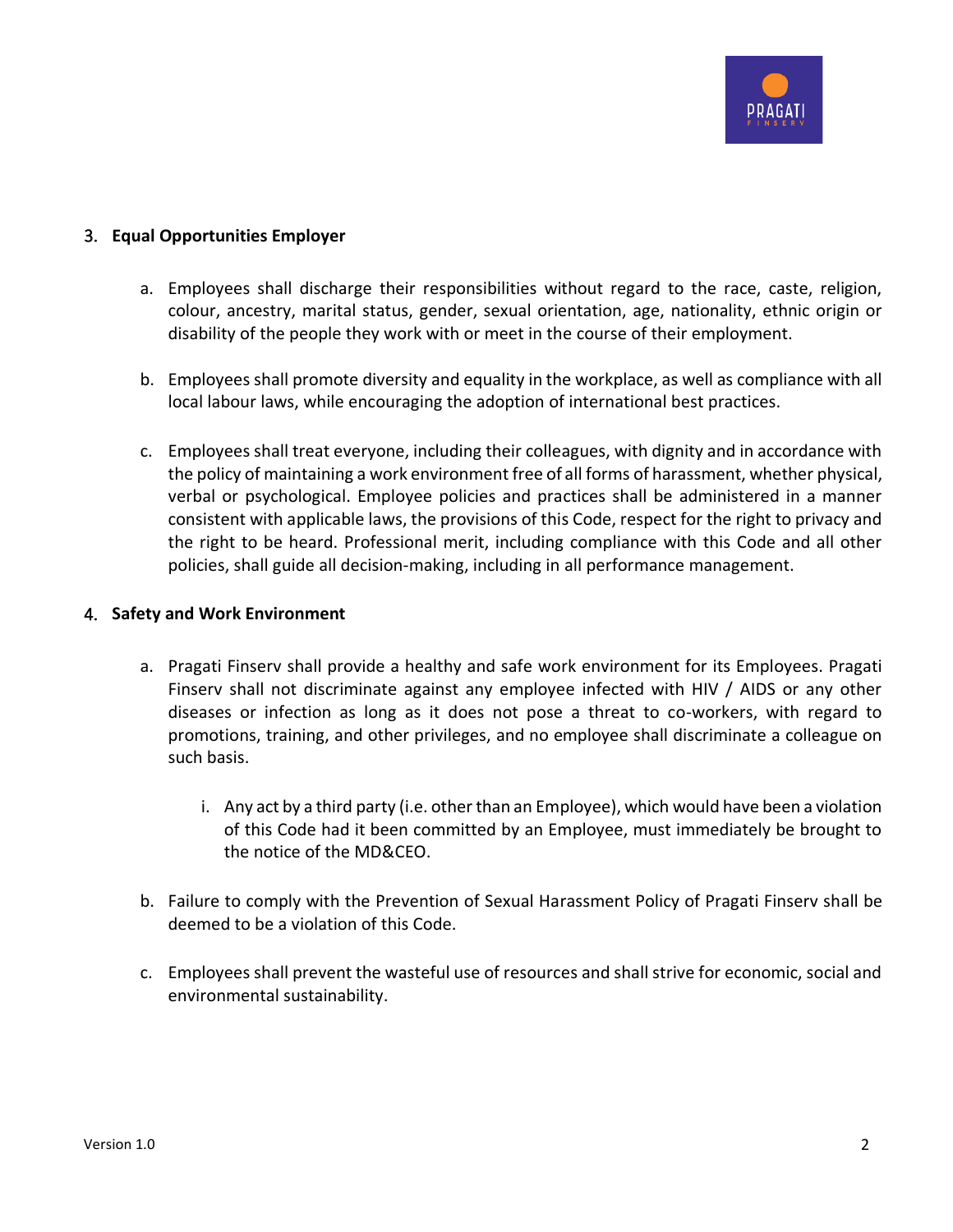

## 5. **Public Representation of Pragati Finserv**

- a. Employees shall honour the information requirements of the public and its stakeholders. In all its public appearances, with respect to disclosing company and business information to public constituencies and stakeholders such as the media, the financial community, employees, shareholders, agents, investors, clients, exchanges, regulators, brokers, rating agencies and arrangers, Pragati Finserv shall be represented only by the MD&CEO or such other person(s) as may be designated by the MD&CEO, subject to such restrictions as the MD&CEO deems fit. No other employee is entitled to publicly represent Pragati Finserv .
- b. Non-public interaction with third parties by employees in the course of their work must also strictly comply with the Code and other policies.

## 6. **Ethical Conduct**

- a. Every Employee of Pragati Finserv, including full-time directors and the MD&CEO, shall deal on behalf of Pragati Finserv with professionalism, honesty and integrity, while conforming to high ethical standards. Such conduct shall be fair and transparent. In case of any doubt about the ethical implications of a given situation, employees are required to approach the CHRO for clarification.
- b. Every employee of Pragati Finserv shall preserve the human rights of every individual and stakeholder (including persons covered by the vision & mission) and shall strive to honour all professional commitments.

#### 7. **Financial Reporting and Records**

- a. Employees entrusted with preparation and maintenance of accounts shall do so fairly and accurately and in accordance with the accounting and financial reporting standards which represent the generally accepted guidelines, principles, standards (including Indian Accounting Standards), laws (including laws relating to money laundering) and regulations that apply.
- b. Internal accounting and audit procedures shall reflect, fairly and accurately, all of the Company's business transactions and disposition of assets and shall have internal controls to provide assurance to the Board and shareholders that the transactions are accurate and legitimate. All required information shall be made available to company auditors, other parties authorised by the MD&CEO and government agencies acting under the authority of law.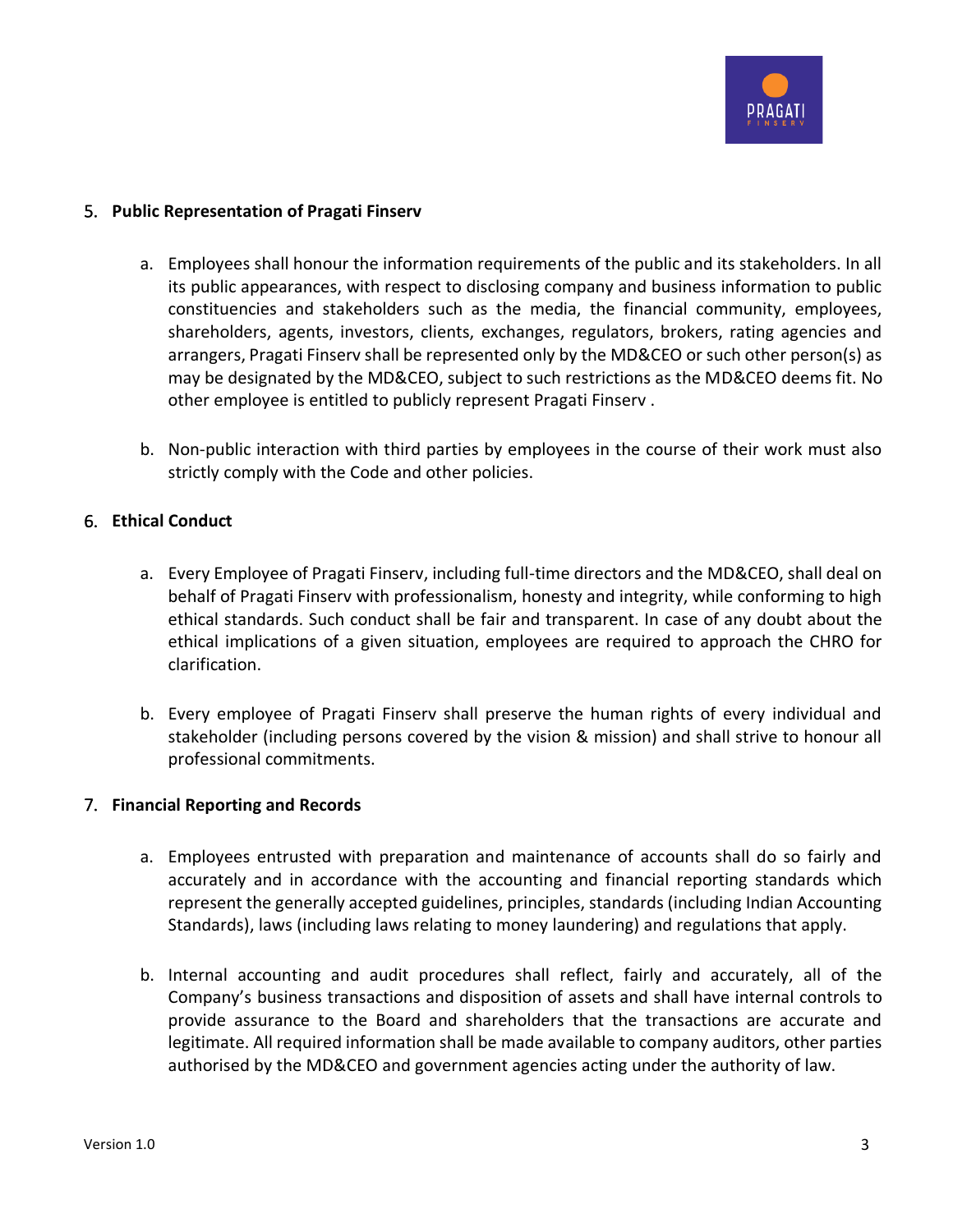

- c. Employees shall not in any circumstance be involved in the origination of an unauthenticated market related news or a rumour. Employees shall not circulate any news or rumour to existing or prospective investors or to the representatives of Pragati Finserv .
- d. Any willful, material misrepresentation of and / or misinformation on the financial accounts and reports, by any employee, shall be regarded as a violation of the Code, apart from inviting appropriate civil or criminal action under the relevant laws. No Employee shall make, authorise, abet or collude in an improper payment, unlawful commission or bribing.

#### 8. **Gifts and Donations**

- a. Pragati Finserv and Employees shall neither receive nor offer or make, directly or indirectly, any illegal payments, remuneration, gifts, donations or comparable benefits that are intended, or perceived, to obtain uncompetitive favours for the conduct of its business.
- b. However, Employees may, with full disclosure, accept and offer nominal gifts, provided such gifts are customarily given or are of a commemorative nature and the value of such gift does not exceed Rs. 1,000- (one thousand). However, alcohol, cash, gold and financial instruments shall not be accepted as gifts. Pragati Finserv may also devise specific additional rules and regulations on gifts and entertainment, to be used for the guidance of its Employees.

## 9. **Third Party Representation**

- a. Employees shall not authorise third parties to represent Pragati Finserv without the written permission of the MD&CEO or in terms of a power of attorney duly executed by Pragati Finserv
- b. An employee shall not disclose information belonging to Pragati Finserv, its investors or its clients to any third parties except in the circumstances and in the manner approved by relevant policies or by the MD&CEO.

## 10. **Use of the Pragati Finserv Brand**

a. The use of the "Pragati Finserv" name and trademark or the name or trademark of any entity or organisation, shall be governed by the instructions, if any, of the copyright holder. Employees using any such name or trademark must familiarise themselves with the relevant instructions.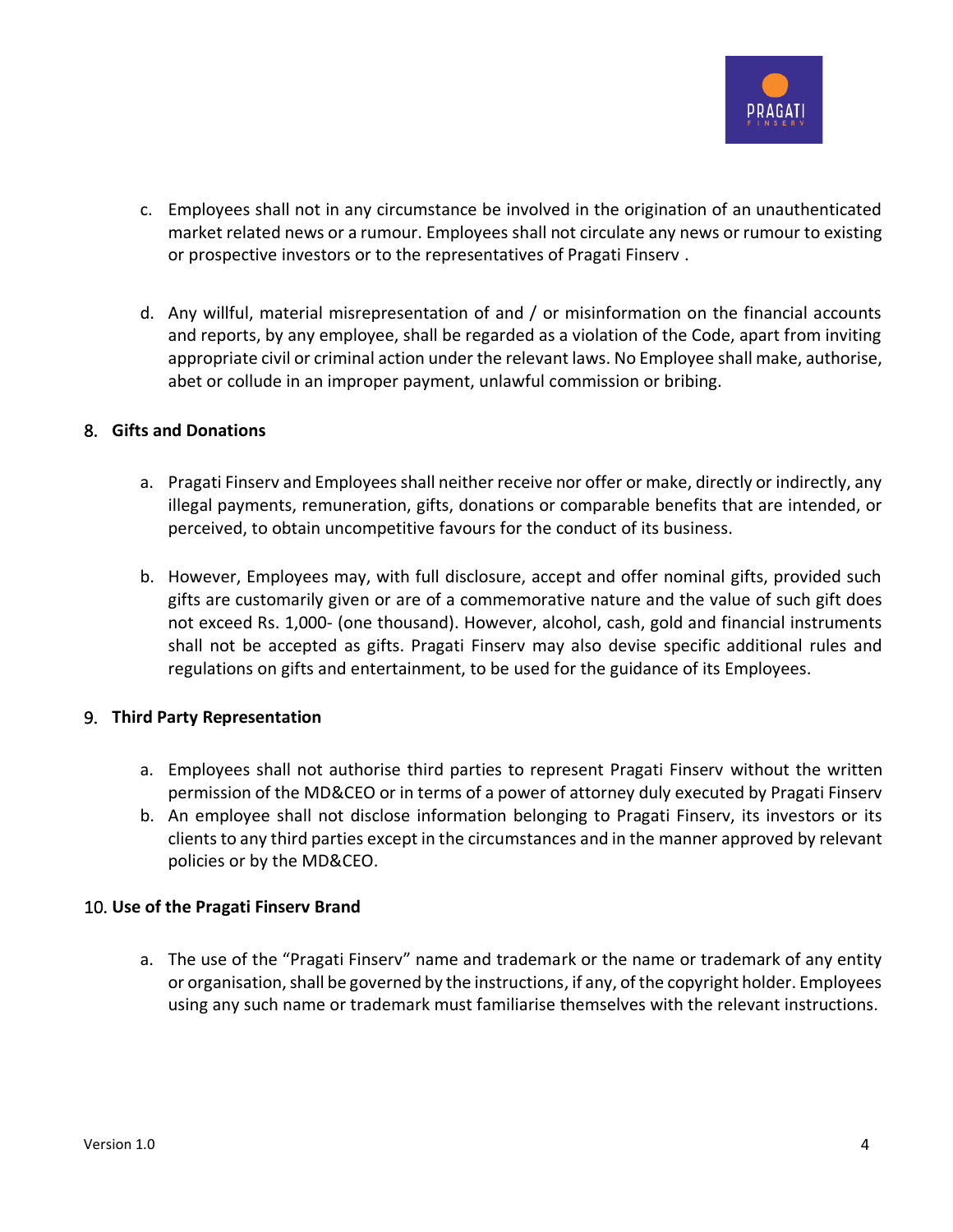

### 11. **Political Non-Alignment**

- a. In the course of their official duties Employees shall be committed to and support the constitution and governance systems of all jurisdictions in which Pragati Finserv conducts/may conduct any business.
- b. Pragati Finserv shall not support any specific political party or candidate for political office. However, nothing contained herein shall restrict the right of Employees to do so in their personal capacity. Employees must be aware that involvement with political parties, activities and candidates may, in some cases, result in a conflict of interest between the political position of the Employee and Pragati Finserv's vision & mission. Where there is a potential for conflict of interest, the Employee must disclose this to Pragati Finserv by writing to the CHRO.

#### 12. **Adoption of Policies**

a. Pragati Finserv may recommend to its Board of Directors the adoption of policies and guidelines periodically or appropriate modifications thereof. Further, the MD&CEO may, from time to time, issue specific policies for specific conduct and such policies must be placed before the board within 3 months of issuance and such policies and guidelines shall be binding on Employees.

## 13. **Concurrent Employment**

a. Employees shall not, unless otherwise expressly permitted by an applicable policy or in writing by the MD&CEO, accept employment or a position of responsibility (such as a consultant or a director) with any other company, nor provide freelance services to anyone, with or without remuneration.

#### 14. **Conflict of Interest**

a. An Employee of Pragati Finserv shall always act in the interest of the Company, and ensure that any business, professional association, personal association or activity of such Employee does not involve a conflict of interest with the operations of the Company and their role therein.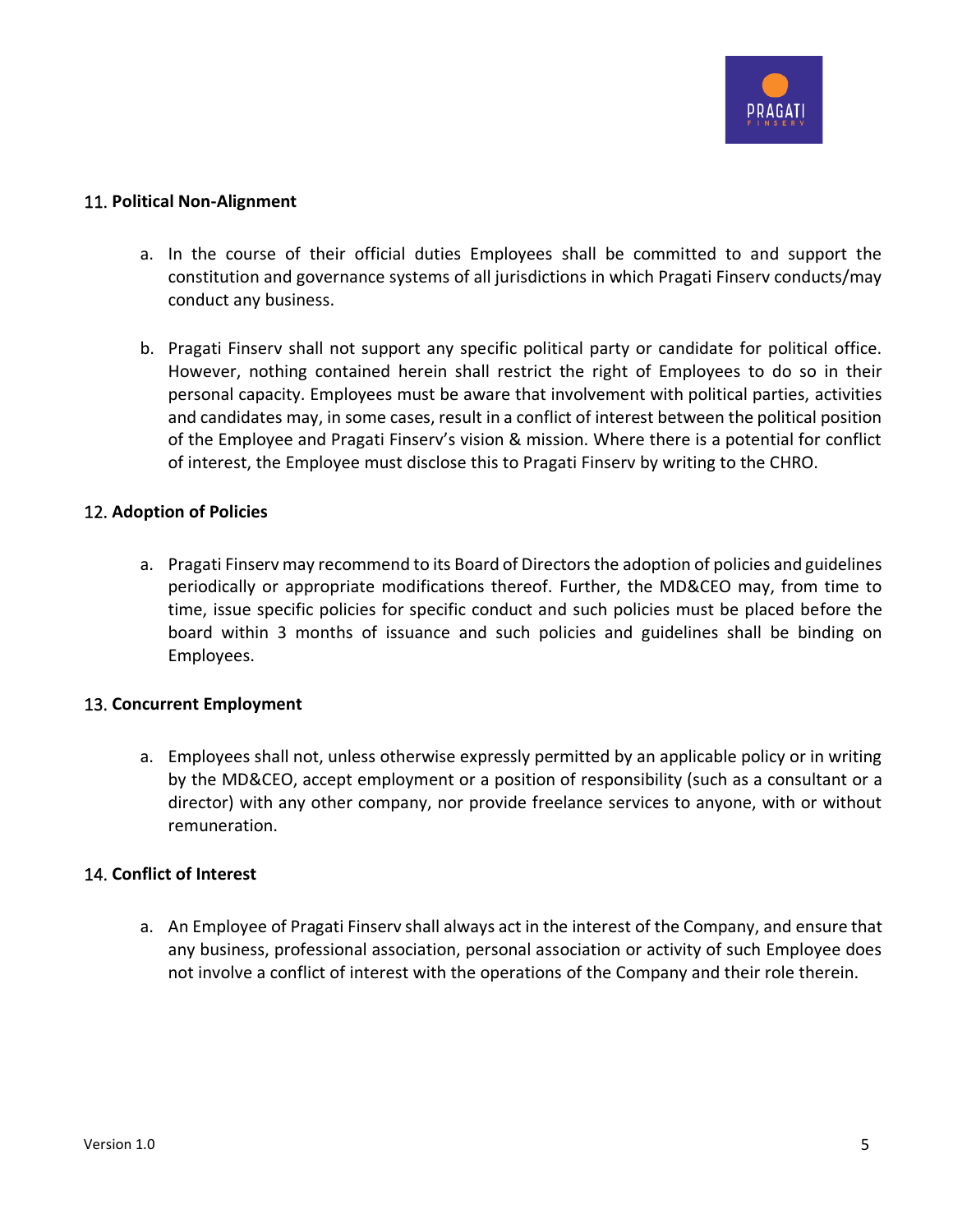

- b. The above shall not apply to (whether for remuneration or otherwise):
	- i. Memberships / positions of responsibility in educational / professional bodies, wherein such association will benefit the Employee / Pragati Finserv .
	- ii. Nominations / memberships in government committees / bodies or organisations.
	- iii. Exceptional circumstances, as determined by the competent authority.
- c. The competent authority, in the case of all other employees, shall be the MD&CEO, who in turn shall report such exceptional cases, if any, to the Board of Directors on a quarterly basis.
- d. A conflict of interest, actual or potential, may arise directly or indirectly when:
	- i. An Employee of Pragati Finserv personally engages in a business, relationship or activity with anyone who is party to a transaction with any group entity.
	- ii. An Employee or any of his / her relatives (use of the term "relative" in this Code shall have the meaning ascribed to it in Section 2(77) the Companies Act, 2013) is in a position to derive any benefit (other than benefit arising to such employee directly out of employment with Pragati Finserv in accordance with the other policies of Pragati Finserv) by making or influencing decisions in the course of employment with Pragati Finserv relating to any transaction.
- e. Employees are obliged to take reasonable steps to identify if they (by themselves or through their relatives) are subject to any actual or potential conflict of interest. Adequate and full disclosure of all actual or potential conflict of interest shall be made by Employees to the CHRO and the matter shall be dealt with appropriately.
- f. If an Employee fails to make the required disclosure and the MD&CEO otherwise becomes aware of an instance of conflict of interest that ought to have been disclosed by the Employee, suitable disciplinary action may be taken against such Employee.

## 15. **Securities Transactions and Confidential Information**

a. An Employee and the relatives of such Employee shall not derive any benefit or permit others to derive any benefit (other than benefit arising directly out of employment with Pragati Finserv in accordance with the other policies of Pragati Finserv), from access to and possession of information about the Company or Group or its clients that is not in the public domain and, thus, constitutes unpublished insider information (whether price-sensitive or not).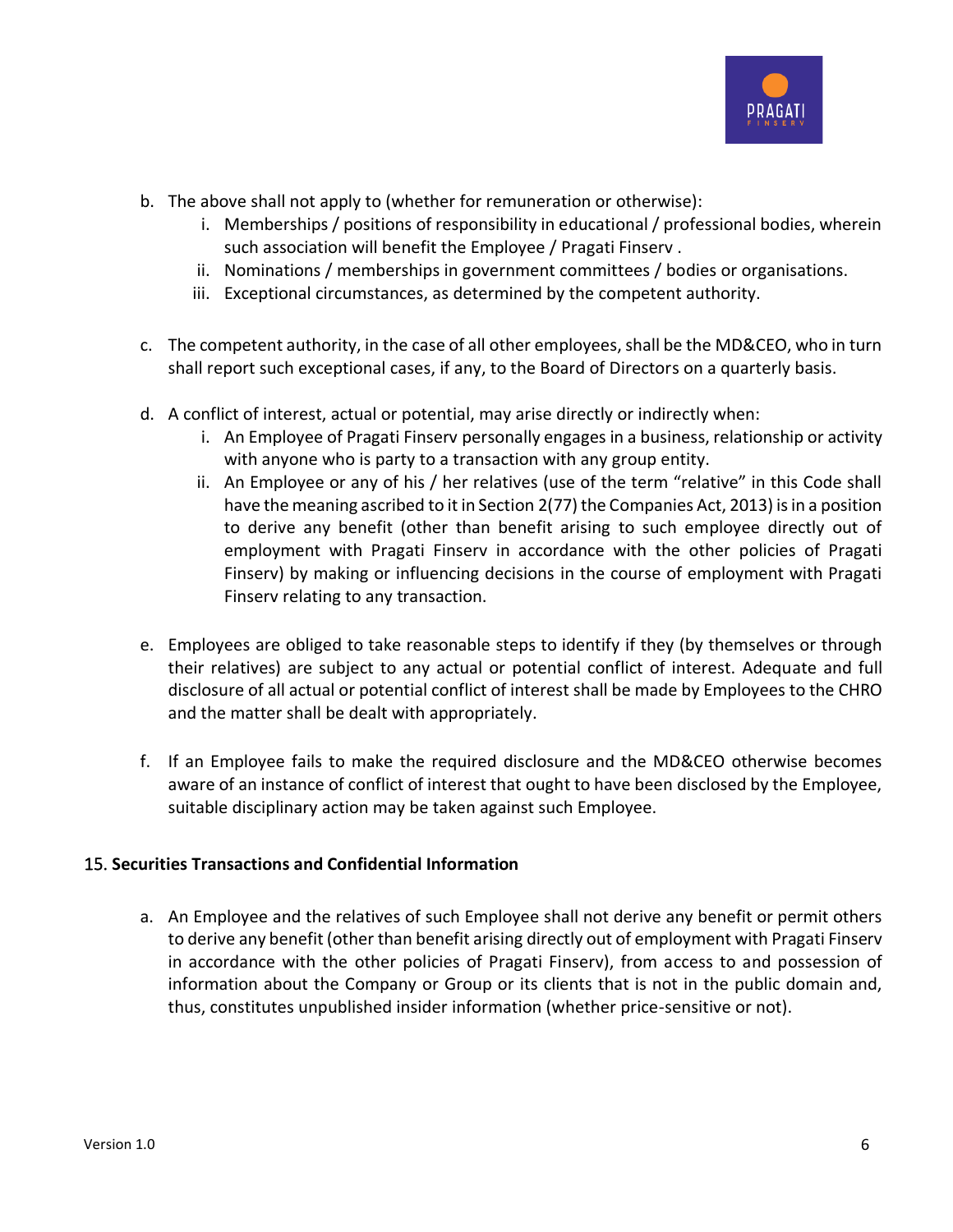

- b. Such insider information might include (without limitation) the following:
	- i. Acquisition and divestiture of businesses or business units;
	- ii. Financial information such as profits, earnings and dividends;
	- iii. Announcement of new product introductions or developments;
	- iv. Asset revaluations;
	- v. Investment decisions / plans;
	- vi. Restructuring plans;
	- vii. Borrowings and finance.
- c. An Employee of Pragati Finserv shall also respect and observe the confidentiality of information pertaining to other companies, their patents, intellectual property rights, trademarks and inventions.

## 16. **Protecting Company Assets**

a. The assets of Pragati Finserv shall not be misused. They shall be employed primarily and judiciously for the purpose of conducting the business for which they are duly authorised. These include tangible assets such as equipment, systems, facilities, materials and resources, as well as intangible assets such as information technology and systems, proprietary information, intellectual property, and relationships with customers and stakeholders. All Employees shall comply with the Policies governing Document Preservation and Retention and the IT Policy in force from time to time.

## 17. **Public Affairs**

a. The involvement of an Employee or MD&CEO in public affairs shall be with express approval from the MD&CEO or Board of Directors respectively, subject to such involvement having no adverse impact on the business affairs of Pragati Finserv .

## 18. **Integrity of data furnished**

a. Every Employee shall ensure, at all times, the integrity of data or information furnished by them to the Company or to any person in the course of his employment. The Employee shall take reasonable steps to ensure the accuracy of such information and shall be entirely responsible in ensuring that the confidentiality of all data is maintained and in no circumstance such data gets transferred to any outside person/party other than as permitted by policy or with the approval of the MD&CEO.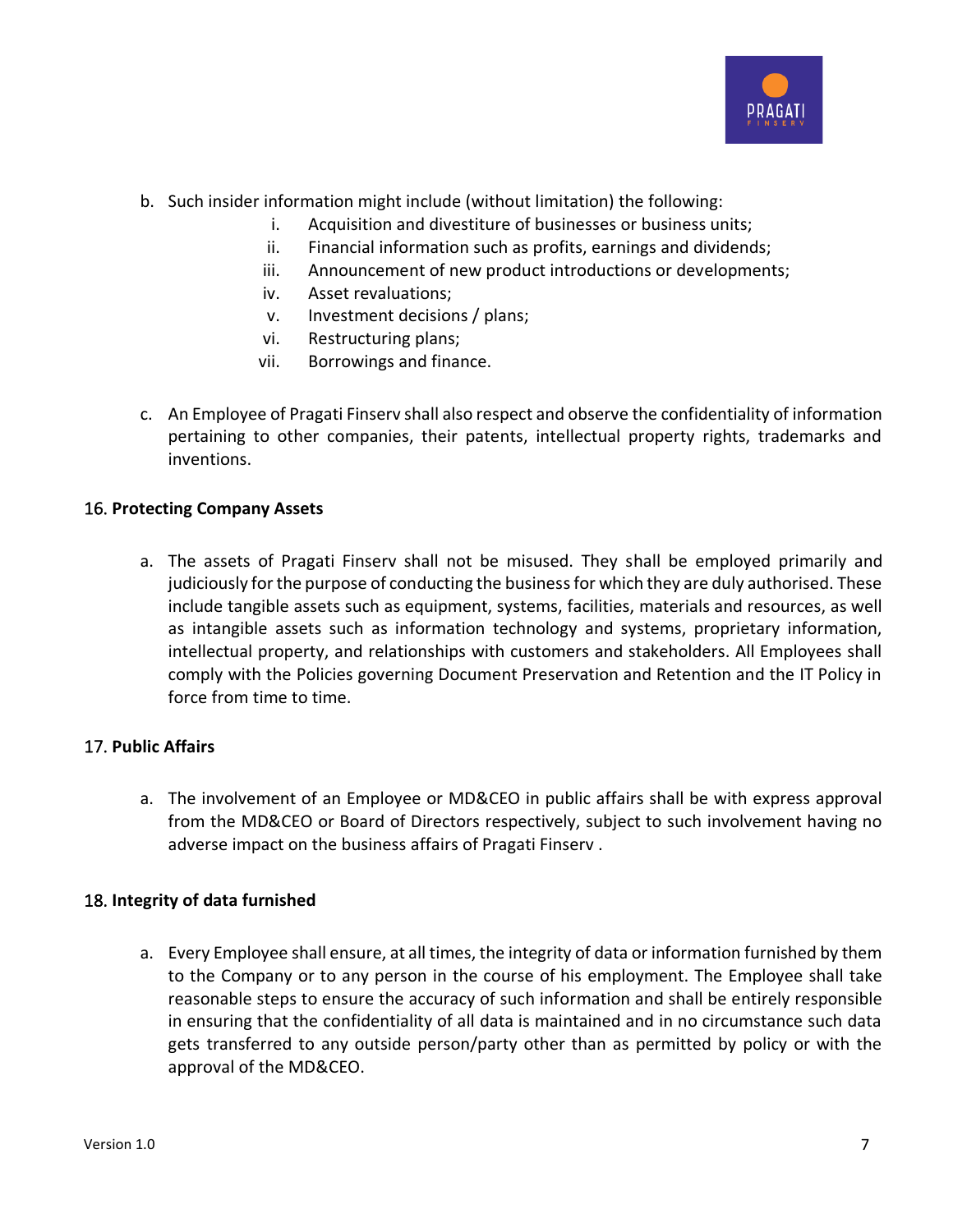

## 19. **Reporting concerns**

- a. Every Employee is obliged to promptly report to the MD&CEO or the CHRO when they become aware of any actual or possible violation of the Code or an event of misconduct, act of misdemeanor or any act not in the Company's interest. Such reporting shall be made for activities of lenders, clients and investors as well.
- b. Any Employee can choose to make a protected & confidential disclosure, preferably in writing, at [protected.disclosure@pragatifin.com](mailto:protected.disclosure@pragatifin.com) in relation to matters concerning the Company. The Vigil Mechanism and Whistle-blower Policy of Pragati Finserv provides a mechanism for its Employees to raise concerns. For more details, refer to the procedure for reporting and dealing with disclosures under the Vigil Mechanism and Whistle-blower Policy of Pragati Finserv.
- c. The Company shall ensure protection of the whistle-blower and any attempts to intimidate such whistle-blowers in relation to such whistleblowing shall be treated as a serious violation of the Code of Conduct. It may be noted that a frivolous protected & confidential disclosure may itself be a violation of this Code.

### 20. **Personal and Workplace Conduct**

- a. While recognizing the importance of healthy inter-personal relationships at the workplace, Pragati Finserv is also committed to ensuring that certain kinds of inter- personal relationships among our employees do not interfere with the work environment we endeavor to foster.
- b. Accordingly, any personal relationship between employees of the Company that gives rise to a situation of conflict of interest (whether actual, potential or perceived) shall be strictly prohibited.
- c. For the purpose of this Code, the following personal relationships shall be deemed to give rise to a conflict of interest and shall be strictly prohibited:
	- i. a personal relationship between two employees who are professionally in a supervisory or reporting relationship;
	- ii. a personal relationship between two employees, one of whom is otherwise in a professional position to determine or affect the compensation, promotion or benefits that the other employee is eligible for;
	- iii. any other personal relationship that gives rise to a situation of conflict with the professional responsibilities of the employee(s).
	- iv. It is further clarified that a personal relationship shall include a relationship that is of a spousal, familial or sexual nature.